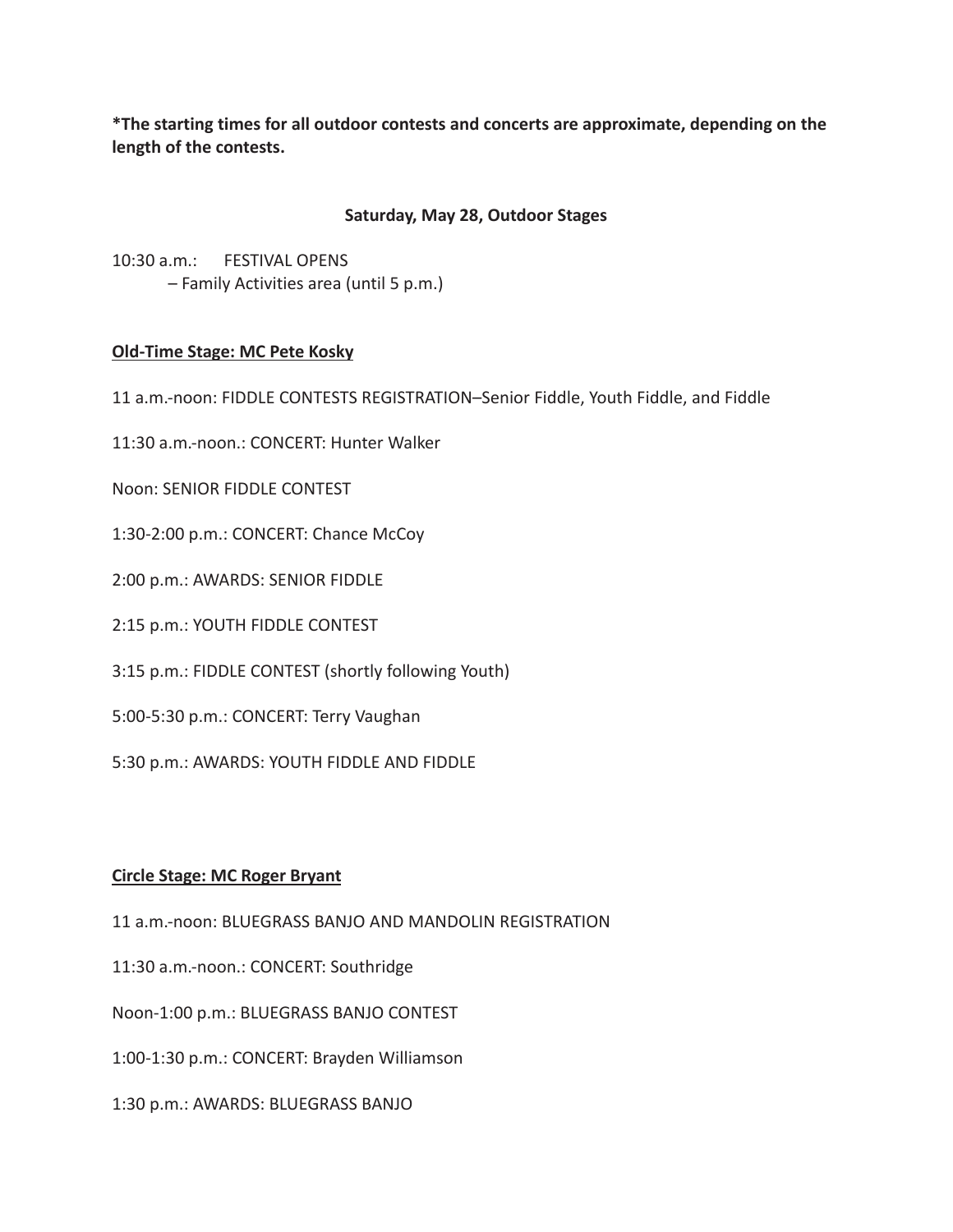# 1:45-2:30 p.m.: MANDOLIN CONTEST

2:30-3:00 p.m.: CONCERT: Robert Shafer & Johnny Staats

3:00 p.m.: AWARDS: MANDOLIN

# **Sunday, May 29, Outdoor Stages**

10:30 a.m.: FESTIVAL OPENS – Family Activities area (until 5 p.m.)

### **Old-Time Stage: MC Ariana Kincaid**

11:00 a.m.-noon: GOSPEL CONCERT: Angie Richardson

11:30 a.m.-12:30 p.m.: OLD-TIME BANJO CONTEST REGISTRATION

12:30-1:30 p.m.: SENIOR OLD-TIME BANJO CONTEST

1:30-2:00 p.m.: CONCERT: Buck & Company

2:00 p.m.: AWARDS: SENIOR OLD-TIME BANJO

2:15-3:00 p.m.: LAP DULCIMER CONTEST

3:00-3:30 p.m.: CONCERT: Andy Fitzgibbon

3:30 p.m.: AWARDS: LAP DULCIMER

3:45-5:00 p.m.: OLD-TIME BANJO CONTEST

5:00-5:30 p.m.: CONCERT: The Lilly Mountaineers

5:30 p.m.: AWARDS: OLD-TIME BANJO

### **Circle Stage: MC Roger Bryant**

Noon-1:00 p.m.: FLAT-PICK GUITAR AND YOUTH FLAT-PICK GUITAR REGISTRATION

12:30-1:00 p.m.: CONCERT: Roger Bryant

1:00-2:00 p.m.: YOUTH FLAT-PICK GUITAR CONTEST